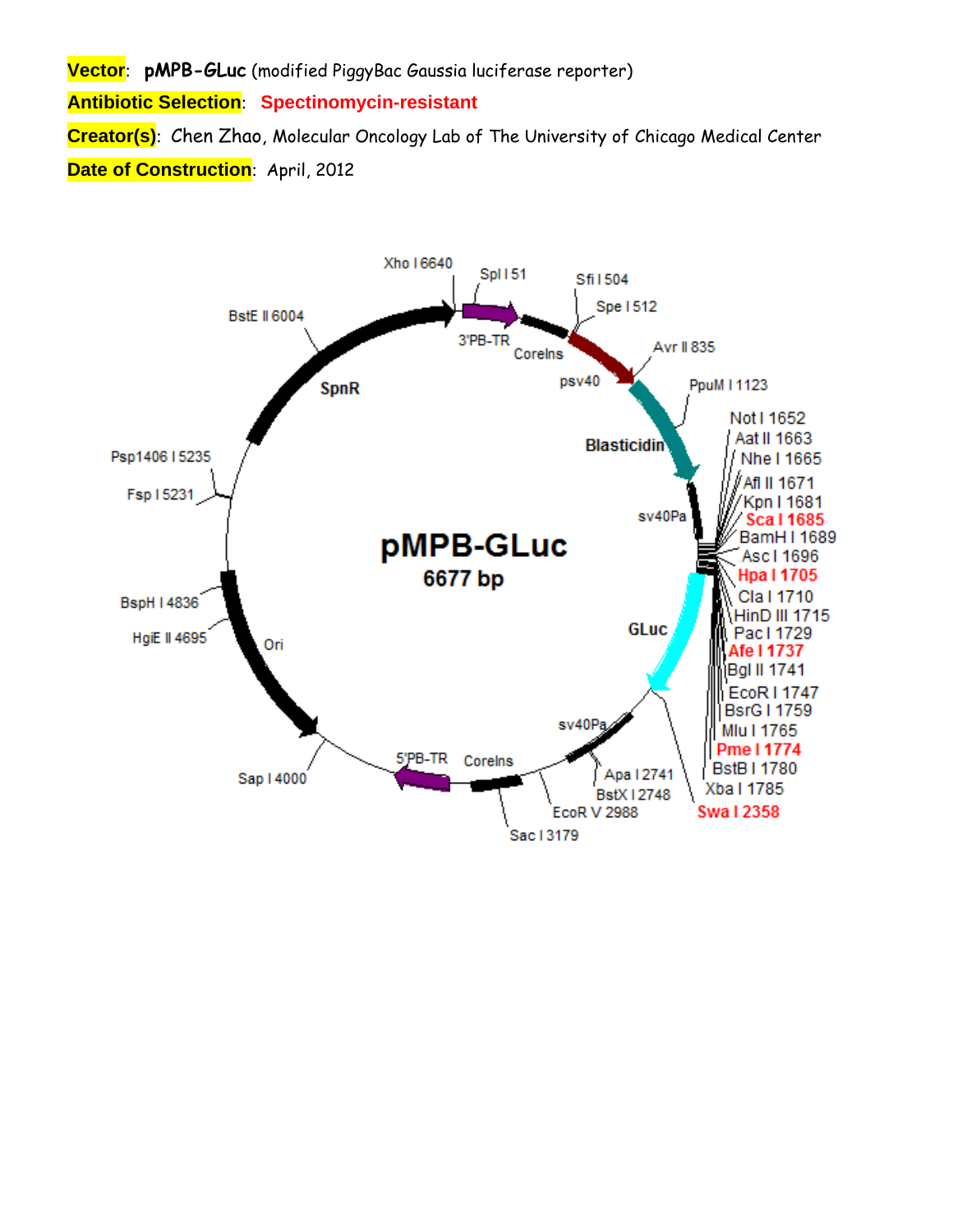## **pMPB-GLuc Vector Sequence**

*(Spectinomycin or Blasticin-resistant)* 

CTGCAGAACACGCAGCTAGATTAA**CCCTAGAAAGATAATCATATTGTGACGTACGTTAAAGATAATCATGCGTAAAATTGACGCATG** TGTTTTATCGGTCTGTATATCGAGGTTTATTTATTAATTTGAATAGATATTAAGTTTTATTATATTTACACTTACATACTAATAATA AATTCAACAAACAATTTATTTATGTTTATTTATTTATTAAAAAAAAACAAAAACTCAAAATTTCTTCTATAAAGTAACAAAACTTTT ATGAGGGACAGCCCCCCCCCAAAGCCCCCAGGGATGTAATTACGTCCCTCCCCCGCTAGGGGGCAGCAGCGAGCCGCCCGGGGCTCC GCTCCGGTCCGGCGCTCCCCCCGCATCCCCGAGCCGGCAGCGTGCGGGGACAGCCCGGGCACGGGGAAGGTGGCACGGGATCGCTTT CCTCTGAACGCTTCTCGCTGCTCTTTGAGCCTGCAGACACCTGGGGGGATACGGGGAAAAGGCCTCCACGGCCAGACTAGTAATGTG TGTCAGTTAGGGTGTGGAAAGTCCCCAGGCTCCCCAGCAGGCAGAAGTATGCAAAGCATGCATCTCAATTAGTCAGCAACCAGGTGT GGAAAGTCCCCAGGCTCCCCAGCAGGCAGAAGTATGCAAAGCATGCATCTCAATTAGTCAGCAACCATAGTCCCGCCCCTAACTCCG CCCATCCCGCCCCTAACTCCGCCCAGTTCCGCCCATTCTCCGCCCCATGGCTGACTAATTTTTTTTATTTATGCAGAGGCCGAGGCC GCCTCTGCCTCTGAGCTATTCCAGAAGTAGTGAGGAGGCTTTTTTGGAGGCCTAGGCTTTTGCAAAAAGCTCCCGGGAGCTTGTATA TCCATTTTCGGATCTGATCAGCACGTGTTGACAATTAATCATCGGCATAGTATATCGGCATAGTATAATACGACAAGGTGAGGAACT AAACCATGGCCAAGCCTTTGTCTCAAGAAGAATCCACCCTCATTGAAAGAGCAACGGCTACAATCAACAGCATCCCCATCTCTGAAG ACTACAGCGTCGCCAGCGCAGCTCTCTCTAGCGACGGCCGCATCTTCACTGGTGTCAATGTATATCATTTTACTGGGGGACCTTGTG CAGAACTCGTGGTGCTGGGCACTGCTGCTGCTGCGGCAGCTGGCAACCTGACTTGTATCGTCGCGATCGGAAATGAGAACAGGGGCA TCTTGAGCCCCTGCGGACGGTGCCGACAGGTGCTTCTCGATCTGCATCCTGGGATCAAAGCCATAGTGAAGGACAGTGATGGACAGC CGACGGCAGTTGGGATTCGTGAATTGCTGCCCTCTGGTTATGTGTGGGAGGGCTAAGCACTTCGTGGCCGAGGAGCAGGACTGACAC GTGCTACGAGATTTCGATTCCACCGCCGCCTTCTATGAAAGGTTGGGCTTCGGAATCGTTTTCCGGGACGCCGGCTGGATGATCCTC CAGCGCGGGGATCTCATGCTGGAGTTCTTCGCCCACCCCAACTTGTTTATTGCAGCTTATAATGGTTACAAATAAAGCAATAGCATC ACAAATTTCACAAATAAAGCATTTTTTTCACTGCATTCTAGTTGTGGTTTGTCCAAACTCATCAATGTATCTTATCATGTCTGGCGG CCGCgacgtcgctagccttaagGGTACC**AGTACTGGATCCGGCGCGCCGTTAACATCGATAAGCTTCCGCGGTTAATTAAAGCGCT**a gatctG**AATTCGTCGACTGTACAACGCGTGTTTAAACTTCGAATCTAGA**accaccATGGGAGTCAAAGTTCTGTTTGCCCTGATCTG CATCGCTGTGGCCGAGGCCAAGCCCACCGAGAACAACGAAGACTTCAACATCGTGGCCGTGGCCAGCAACTTCGCGACCACGGATCT CGATGCTGACCGCGGGAAGTTGCCCGGCAAGAAGCTGCCGCTGGAGGTGCTCAAAGAGATGGAAGCCAATGCCCGGAAAGCTGGCTG CACCAGGGGCTGTCTGATCTGCCTGTCCCACATCAAGTGCACGCCCAAGATGAAGAAGTTCATCCCAGGACGCTGCCACACCTACGA AGGCGACAAAGAGTCCGCACAGGGCGGCATAGGCGAGGCGATCGTCGACATTCCTGAGATTCCTGGGTTCAAGGACTTGGAGCCCAT GGAGCAGTTCATCGCACAGGTCGATCTGTGTGTGGACTGCACAACTGGCTGCCTCAAAGGGCTTGCCAACGTGCAGTGTTCTGACCT GCTCAAGAAGTGGCTGCCGCAACGCTGTGCGACCTTTGCCAGCAAGATCCAGGGCCAGGTGGACAAGATCAAGGGGGCCGGTGGTGA CTAA**ATTTAAAT**GATCTAACTAACTAAACTTGTTTATTGCANCTTATAATGGTTACAAATAAAGCAATAGCATCACAAATTTCACAA ATAAAGCATTTTTTTCACTGCATTCTAGTTGTGGTTTGTCCAAACTCATCAATGTATCTTATCATGTCTGGAATGACTCAAATGATG TCAATTAGTCTATCAGAAGCTCATCTGGTCTCCCTTCCGGGGGACAAGACATCCCTGTTTAATATTTAAACAGCAGTGTTCCCAAAC TGGGTTCTTATATCCCTTGCTCTGGTCAACCAGGTTGCAGGGTTTCCTGTCCTCACAGGAACGAAGTCCCTAAAGAAACAGTGGCAG CCAGGTTTAGCCCCGGAATTGACTGGATTCCTTTTTTAGGGCCCATTGGTATGGCTTTTTCCCCGTATCCCCCCAGGTGTCTGCAGG CTCAAAGAGCAGCGAGAAGCGTTCAGAGGAAAGCGATCCCGTGCCACCTTCCCCGTGCCCGGGCTGTCCCCGCACGCTGCCGGCTCG GGGATGCGGGGGGAGCGCCGGACCGGAGCGGAGCCCCGGGCGGCTCGCTGCTGCCCCCTAGCGGGGGAGGGACGTAATTACATCCCT GGGGGCTTTGGGGGGGGCCTGTCCC<mark>TGATATC</mark>TATAACAAGAAAATATATATATAATAAGTTATCACGTAAGTAGAACATGAAATAA CAATATAATTATCGTATGAGTTAAATCTTAAAAGTCACGTAAAAGATAATCATGCGTCATTTTGACTCACGCGGTCGTTATAGTTCA AAATCAGTGACACTTACCGCATTGACAAGCACGCCTCACGGGAGCTCCAAGCGGCGACTGAGATGTCCTAAATGCACAGCGACGGAT TCGCGCTATTTAGAAAGAGAGAGCAATATTTCAAGAATG**CATGCGTCAATTTTACGCAGACTATCTTTCTAGGG**TTAATCTAGCTGC ATCAGGATCATATCGTCGGGTCTTTTTTCATCGCCCAAGCTGGCGCTATCTGGGCATCGGGGAGGAAGAAGCCCGTGCCTTTTCCCG CGAGGTTGAAGCGGCATGGAAAGAGTTTGCCGAGGATGACTGCTGCTGCATTGACGTTGAGCGAAAACGCACGTTTACCATGATGAT TCGGGAAGGTGTGGCCATGCACGCCTTTAACGGTGAACTGTTCGTTCAGGCCACCTGGGATACCAGTTCGTCGCGGCTTTTCCGGAC ACAGTTCCGGATGGTCAGCCCGAAGCGCATCAGCAACCCGAACAATACCGGCGACAGCCGGAACTGCCGTGCCGGTGTGCAGATTAA TGACAGCGGTGCGGCGCTGGGATATTACGTCAGCGAGGACGGGTATCCTGGCTGGATGCCGCAGAAATGGACATGGATACCCCGTGA GTTACCCGGCGGGCGCGCTTGGCGTAATCATGGTCATAGCTGTTTCCTGTGTGAAATTGTTATCCGCTCACAATTCCACACAACATA CGAGCCGGAAGCATAAAGTGTAAAGCCTGGGGTGCCTAATGAGTGAGCTAACTCACATTAATTGCGTTGCGCTCACTGCCCGCTTTC CAGTCGGGAAACCTGTCGTGCCAGCTGCATTAATGAATCGGCCAACGCGCGGGGAGAGGCGGTTTGCGTATTGGGCGCTCTTCCGCT TCCTCGCTCACTGACTCGCTGCGCTCGGTCGTTCGGCTGCGGCGAGCGGTATCAGCTCACTCAAAGGCGGTAATACGGTTATCCACA GAATCAGGGGATAACGCAGGAAAGAACATGTGAGCAAAAGGCCAGCAAAAGGCCAGGAACCGTAAAAAGGCCGCGTTGCTGGCGTTT TTCCATAGGCTCCGCCCCCCTGACGAGCATCACAAAAATCGACGCTCAAGTCAGAGGTGGCGAAACCCGACAGGACTATAAAGATAC CAGGCGTTTCCCCCTGGAAGCTCCCTCGTGCGCTCTCCTGTTCCGACCCTGCCGCTTACCGGATACCTGTCCGCCTTTCTCCCTTCG GGAAGCGTGGCGCTTTCTCATAGCTCACGCTGTAGGTATCTCAGTTCGGTGTAGGTCGTTCGCTCCAAGCTGGGCTGTGTGCACGAA CCCCCCGTTCAGCCCGACCGCTGCGCCTTATCCGGTAACTATCGTCTTGAGTCCAACCCGGTAAGACACGACTTATCGCCACTGGCA GCAGCCACTGGTAACAGGATTAGCAGAGCGAGGTATGTAGGCGGTGCTACAGAGTTCTTGAAGTGGTGGCCTAACTACGGCTACACT AGAAGGACAGTATTTGGTATCTGCGCTCTGCTGAAGCCAGTTACCTTCGGAAAAAGAGTTGGTAGCTCTTGATCCGGCAAACAAACC ACCGCTGGTAGCGGTGGTTTTTTTGTTTGCAAGCAGCAGATTACGCGCAGAAAAAAAGGATCTCAAGAAGATCCTTTGATCTTTTCT ACGGGGTCTGACGCTCAGTGGAACGAAAACTCACGTTAAGGGATTTTGGTCATGAGATTATCAAAAAGGATCTTCACCTAGATCCTT TTAAATTAAAAATGAAGTTTTAAATCAATCTAAAGTATATATGAGTAAACTTGGTCTGACAGTTACCAATGCTTAATCAGTGAGGCA CCTATCTCAGCGATCTGTCTATTTCGTTCATCCATAGTTGCCTGACTCCCCGTCGTGTAGATAACTACGATACGGGAGGGCTTACCA TCTGGCCCCAGTGCTGCAATGATACCGCGAGACCCACGCTCACCGGCTCCAGATTTATCAGCAATAAACCAGCCAGCCGGAAGGGCC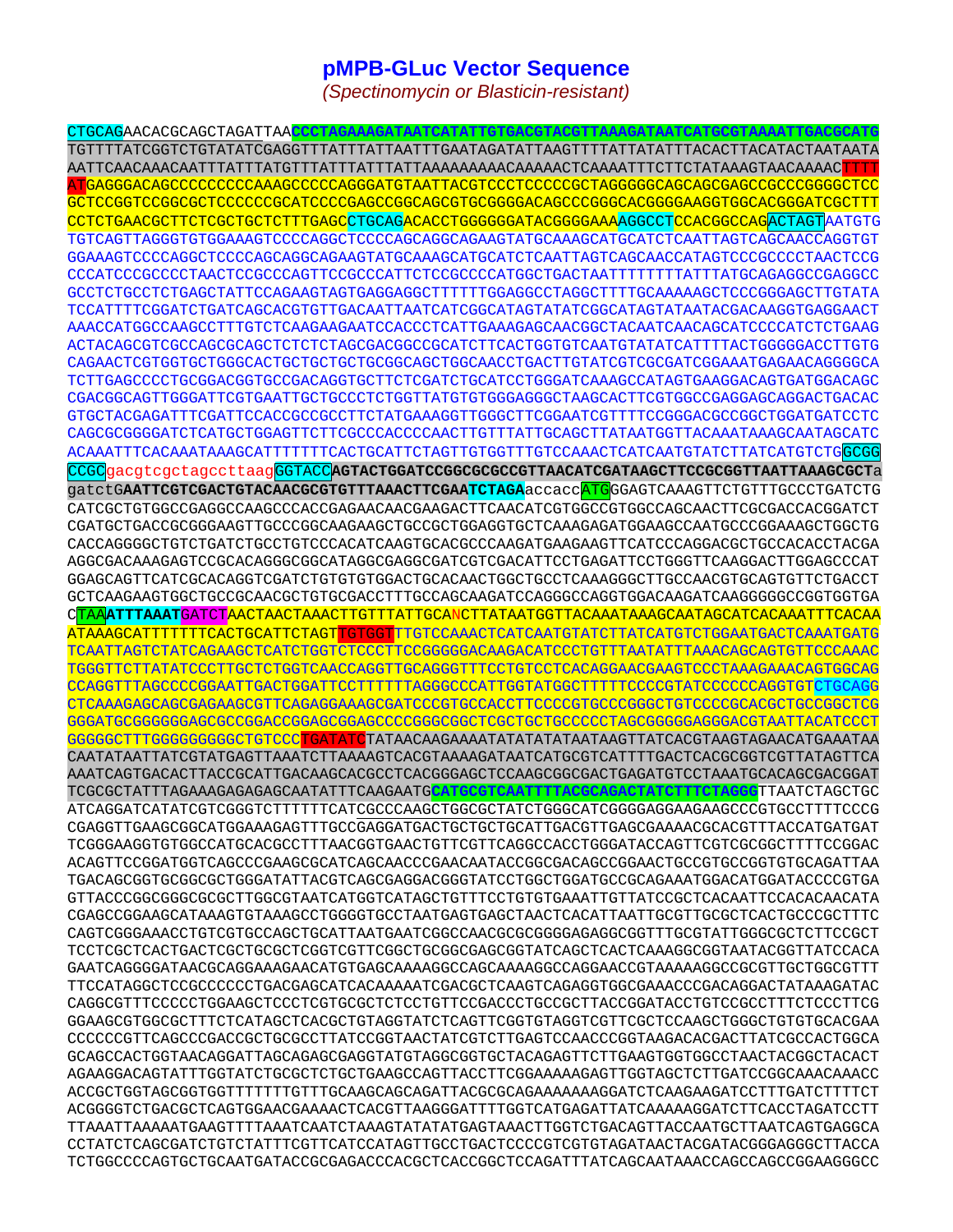| CAACGATCAAGGCGAGTTACATGATCCCCCATGTTGTGCAAAAAAGCGGTTAGCTCCTTCGGTCCTCCGATCGTTGTCAGAAGTAAG                   |
|-----------------------------------------------------------------------------------------------------------|
| TTGGCCGCAGTGTTATCACTCATGGTTATGGCAGCACTGCATAATTCTCTTACTGTCATGCCATCCGTAAGATGCTTTTCTGTGACT                   |
| GGTGAGTGTACCAGCCAGGACAGAAATGCCTCGACTTCGCTGCTACCCAAGGTTGCCGGGTGACGCACACCGTGGAAACGGATGAAG                   |
| GCACGAACCCAGTGGACATAAGCCTGTTCGGTTCGTAAGCTGTAATGCAAGTAGCGT <mark>ATG</mark> CGCTCACGCAACTGGTCCAGAACCTTG    |
| ACCGAACGCAGCGGTGGTAACGGCGCAGTGGCGGTTTTCATGGCTTGTTATGACTGTTTTTTTGGGGTACAGTCTATGCCTCGGGCA                   |
| TCCAAGCAGCAAGCGCGTTACGCCGTCGGTCGATCTTTGATGTTATGGAGCAGCAACGATGTTACGCAGCAGCAGGGCAGTCGCCCC                   |
|                                                                                                           |
| <u>GAAQQGAQGTTGQTGQQQQTTAQATTTGTAQGQQTQQQGQAGTGGAATGGQQQQQDAAAGQQAQAQAQTGATTTADTTTQQTTGQTTGQTTGQTTRAQ</u> |
| <u>\CCGTAAGGCTTGATGAAACAACGCGGCGAGCTTTGATCAACGACCTTTTGGAAACTTCGGCTTCCCCCTGGAGAGAGCGAGA</u>                |
| CTCCGCGCTGTAGAAGTCACCATTGTTGTGCACGACGACATCATTCCGTGGCGTTATCCAGCTAAGCGCGAACTGCAATTTGGAGAA                   |
|                                                                                                           |
| CATAGCGTTGCCTTGGTAGGTCCAGCGGCGGAGGAAGAACTCTTTGATCCGGTTCCTGAACAGGATCTATTTGAGGCGTAAATGAAGA                  |
| <u>TTAACGCTATGGAACTCGCCGCCGACTGGGCTGGCGATGAGCGAAATGTAGTGCTTACGTTGTCCCGCATTTGGTACAGCGCAGTA</u>             |
|                                                                                                           |
|                                                                                                           |
| ATCACCAAGGTAGTCGGCAAATAACCCTCGAGCCACCCATGACCCAAAATCCCTTAACGTGAGTTA                                        |

|                          |                            | Unique enzymes in pMPB-GLuc:                   |           |           |                 |            | 1419         | 1485         | 1651         | 1655         |
|--------------------------|----------------------------|------------------------------------------------|-----------|-----------|-----------------|------------|--------------|--------------|--------------|--------------|
|                          |                            |                                                |           |           |                 |            | 1721<br>1953 | 1723<br>2104 | 1925<br>2113 | 1927<br>2280 |
| BsiW I                   | C`GTAC, G                  | 51                                             |           |           |                 |            | 2855         | 2878         | 2900         | 2912         |
| Spl I                    | C`GTAC, G                  | 51                                             |           |           |                 |            | 2933         | 3117         | 3150         | 3184         |
| Sfi I                    | GGCCN, NNN NGGCC 504       |                                                |           |           |                 |            | 3392         | 3405         | 3554         | 3661         |
|                          | A`CTAG, T                  | 512                                            |           |           |                 |            | 3666         | 3714         | 3751         | 3806         |
| Spe I                    |                            | 835                                            |           |           |                 |            | 3909         | 3965         | 3975         | 3999         |
| Avr II                   | $C$ $CTAG$ , $G$           |                                                |           |           |                 |            | 4042         | 4049         | 4070         | 4161         |
| PpuM I                   | RG`GWC, CY                 | 1123                                           |           |           |                 |            | 4189         | 4316         | 4335         | 4456         |
| Not I                    | GC `GGCC, GC               | 1652                                           |           |           |                 |            | 4566         | 4701         | 4710         | 5072         |
| Aat II                   | G, ACGT `C                 | 1663                                           |           |           |                 |            | 5163         | 5354         | 5400         | 5667         |
| Nhe I                    | G`CTAG, C                  | 1665                                           |           |           |                 |            | 5687         | 5855         | 5952         | 5964         |
| Afl II                   | C`TTAA, G                  | 1671                                           |           |           |                 |            | 6031<br>6371 | 6094<br>6418 | 6290         | 6293         |
| Acc65 I                  | $G$ $GTAC$ , $C$           | 1677                                           |           |           | Afl II          | (1)        | 1671         |              |              |              |
| Asp718                   | G`GTAC, C                  | 1677                                           |           |           | Afl III         | (4)        | 894          | 1390         | 1765         | 4116         |
| Kpn I                    | G, GTAC C                  | 1681                                           |           |           | Aha II          | (3)        | 1461         | 1660         | 5898         |              |
| Sca I                    | AGT ACT                    | 1685                                           |           |           | Ahd I           | (2)        | 2099         | 5009         |              |              |
| BamH I                   | G`GATC, C                  | 1689                                           |           |           | Alu I           | (29)       | 16           | 799          | 853          | 863          |
| Asc I                    | GG`CGCG, CC                | 1696                                           |           |           |                 |            | 1066         | 1171         | 1535         | 1717         |
| Hpa I                    | GTT   AAC                  | 1705                                           |           |           |                 |            | 1949         | 1995         | 2543         | 3177         |
| Cla I                    | AT CG, AT                  | 1710                                           |           |           |                 |            | 3303         | 3346         | 3781         | 3876         |
| HinD III                 | A`AGCT, T                  | 1715                                           |           |           |                 |            | 3940<br>4420 | 4058<br>4677 | 4284<br>5198 | 4374<br>5298 |
| Eco47 III                | AGC GCT                    | 1737                                           |           |           |                 |            | 5361         | 5608         | 6038         | 6152         |
|                          |                            |                                                |           |           |                 |            | 6524         |              |              |              |
| Bgl II                   | A`GATC, T                  | 1741                                           |           |           | Alw I           | $(19)$ 434 |              | 888          | 1278         | 1469         |
| ECOR I                   | G`AATT, C                  | 1747                                           |           |           |                 |            | 1496         | 1685         | 1696         | 1917         |
| BsrG I                   | T`GTAC, A                  | 1759                                           |           |           |                 |            | 2304         | 2815         | 3319         | 4678         |
| Mlu I                    | A CGCG, T                  | 1765                                           |           |           |                 |            | 4764         | 4764         | 4861         | 4862         |
| Pme I                    | CTTT AAAC                  | 1774                                           |           |           |                 |            | 5326         | 6303         | 6332         |              |
| BsiC I                   | TT CG, AA                  | 1780                                           |           |           | AlwN I          | (2)        | 2011         | 4532         |              |              |
| BstB I                   | TT CG, AA                  | 1780                                           |           |           | Apa I           | (1)        | 2741         |              |              |              |
| Xba I                    | T CTAG, A                  | 1785                                           |           |           | ApaL I          | (3)        | 2039         | 4430         | 6119         |              |
| Xmn I                    | GAANN NNTTC                | 2058                                           |           |           | Apo I           | (7)        | 175<br>2353  | 233<br>2427  | 1570<br>6587 | 1747         |
| ECON I                   | CCTNN `N, NNAGG            | 2732                                           |           |           | Asc T           | (1)        | 1696         |              |              |              |
| Bsp120 I                 | G`GGCC, C                  | 2737                                           |           |           | Ase I           | (6)        | 122          | 906          | 3652         | 3887         |
| Apa I                    | G, GGCC `C                 | 2741                                           |           |           |                 |            | 3946         | 5181         |              |              |
| BstX I                   | CCAN, NNNN `NTGG           | 2748                                           |           |           | Asp718          | (1)        | 1677         |              |              |              |
| ECOR V                   | GAT ATC                    | 2988                                           |           |           | Ava I           | (9)        | 339          | 377          | 403          | 856          |
| Sac I                    | G, AGCT `C                 | 3179                                           |           |           |                 |            | 2843         | 2869         | 2907         | 5736         |
|                          |                            |                                                |           |           |                 |            | 6640         |              |              |              |
| Sap I                    | GCTCTTC 8/11               | 4000                                           |           |           | Ava II          | (7)        | 355          | 1123         | 2892         | 5147         |
| Ear I                    | CTCTTC 7/10                | 4000                                           |           |           |                 |            | 5369         | 5643         | 6284         |              |
| HgiE II                  |                            | ACCNNNNNNGGT -1/134695                         |           |           | Avr II          | (1)        | 835<br>1689  |              |              |              |
| BspH I                   | T CATG, A                  | 4836                                           |           |           | BamH I<br>Ban I | (1)<br>(4) | 1238         | 1677         | 3860         | 4957         |
| Fsp I                    | TGC GCA                    | 5231                                           |           |           | Ban II          | (6)        | 347          | 1228         | 2173         | 2741         |
| Psp1406 I                | AA`CG, TT                  | 5235                                           |           |           |                 |            | 2907         | 3179         |              |              |
| BstE II                  | G`GTNAC, C                 | 6004                                           |           |           | Bbs I           | (2)        | 1049         | 1873         |              |              |
| PaeR7 I                  | $C$ TCGA, G                | 6640                                           |           |           | Bbv I           | (18)       | 25           | 337          | 340          | 398          |
| Xho I                    | C`TCGA, G                  | 6640                                           |           |           |                 |            | 1075         | 1180         | 1544         | 2707         |
| Number of enzymes = $44$ |                            |                                                |           |           |                 |            | 2806         | 4535         | 4538         | 4744         |
|                          |                            |                                                |           |           |                 |            | 5438         | 5676         | 5761         | 5805         |
|                          |                            |                                                |           |           |                 |            | 5821         | 6193         |              |              |
|                          |                            | The following enzymes do not cut in pMPB-GLuc: |           |           | Bbv II          | (2)        | 1048         | 1872         |              |              |
|                          |                            |                                                |           |           | Bcl I           | (2)        | 886          | 6042         | 405          | 406          |
| Age I                    | Bbe I                      | BsmB I                                         | Bsp1286 I | Bst1107 I | Bcn I           | (19)       | 341<br>858   | 342<br>859   | 1458         | 1940         |
| Bsu36 I                  | Ehe I                      | Fse I                                          | Kas I     | Mun I     |                 |            | 1989         | 2563         | 2712         | 2845         |
| Nar I                    | Nde I                      | PflM I                                         | SnaB I    | Tth111 I  |                 |            | 2846         | 2909         | 2910         | 3749         |
|                          |                            |                                                |           |           |                 |            | 4497         | 5193         | 5540         |              |
|                          |                            |                                                |           |           | Bfa I           | (18)       | 17           | 28           | 318          | 513          |
|                          |                            | pMPB-GLuc: sites sorted by name:               |           |           |                 |            | 836          | 1073         | 1605         | 1666         |
|                          |                            |                                                |           |           |                 |            | 1739         | 1786         | 2462         | 2930         |
| Aat II                   | (1)<br>1663<br>(2)<br>1754 | 2134                                           |           |           |                 |            | 3289         | 3300         | 4611         | 4864         |
| Acc I<br>Acc65 I         | (1)<br>1677                |                                                |           |           |                 |            | 5199         | 6525         |              |              |
| Aci I                    | (74)<br>315                | 336<br>348                                     | 370       |           | Bgl I           | (3)        | 504          | 5129         | 6476         |              |
|                          | 393                        | 695<br>683                                     | 704       |           | Bgl II          | (1)        | 1741<br>1359 | 6153         |              |              |
|                          | 716                        | 726<br>737                                     | 783       |           | Blp I<br>Bpm I  | (2)<br>(5) | 1463         | 1520         | 1977         | 5079         |
|                          | 1083                       | 1165<br>1232                                   | 1416      |           |                 |            |              |              |              |              |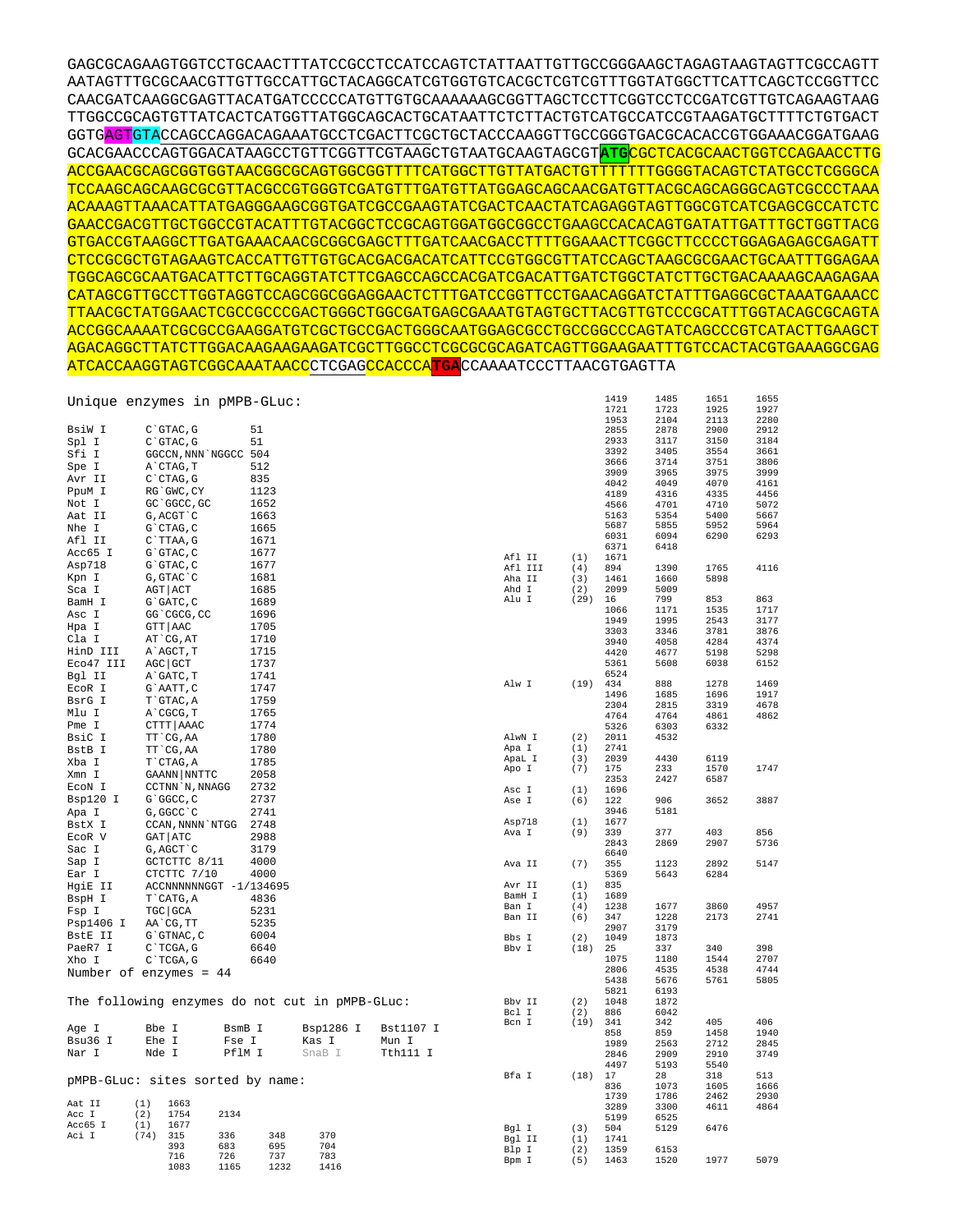|                   |             | 6096         |              |              |              | Dde I              | (8)        | 795          | 1359         | 2143         | 3191         |
|-------------------|-------------|--------------|--------------|--------------|--------------|--------------------|------------|--------------|--------------|--------------|--------------|
| Bsa I<br>BsaA I   | (2)<br>(5)  | 2557<br>895  | 5070<br>1393 | 3026         | 3084         | Dpn I              | (39)       | 4391<br>429  | 4800<br>883  | 4966<br>888  | 6153<br>1198 |
|                   |             | 6601         |              |              |              |                    |            | 1259         | 1273         | 1475         | 1491         |
| BsaB I            | (2)         | 1262         | 1827         |              |              |                    |            | 1691         | 1743         | 1824         | 1912         |
| BsaH I            | (3)         | 1461         | 1660         | 5898         |              |                    |            | 2019         | 2130         | 2200         | 2310         |
| BsaJ I            | (47)        | 289          | 290          | 339          | 340          |                    |            | 2331         | 2364         | 2821         | 3314         |
|                   |             | 403<br>619   | 476<br>742   | 502<br>777   | 547<br>835   |                    |            | 4684<br>4856 | 4759<br>4868 | 4770<br>4973 | 4778<br>5314 |
|                   |             | 856          | 962          | 1267         | 1374         |                    |            | 5332         | 5378         | 5861         | 6044         |
|                   |             | 1721         | 1795         | 1840         | 1885         |                    |            | 6224         | 6234         | 6309         | 6327         |
|                   |             | 1906         | 1925         | 2005         | 2066         |                    |            | 6555         | 6576         | 6614         |              |
|                   |             | 2151         | 2173         | 2312         | 2561         | DpnII              | (39)       | 427          | 881          | 886          | 1196         |
|                   |             | 2709         | 2770         | 2843         | 2906         |                    |            | 1257         | 1271         | 1473         | 1489         |
|                   |             | 2907<br>3535 | 2956<br>3855 | 2957<br>4276 | 3424<br>5529 |                    |            | 1689<br>2017 | 1741<br>2128 | 1822<br>2198 | 1910<br>2308 |
|                   |             | 5552         | 5735         | 5766         | 6073         |                    |            | 2329         | 2362         | 2819         | 3312         |
|                   |             | 6137         | 6276         | 6618         |              |                    |            | 4682         | 4757         | 4768         | 4776         |
| BsaW I            | (8)         | 352          | 2894         | 3562         | 3574         |                    |            | 4854         | 4866         | 4971         | 5312         |
|                   |             | 4322         | 4469         | 5300         | 6310         |                    |            | 5330         | 5376         | 5859         | 6042         |
| BseR I            | (2)         | 831<br>1151  | 1391<br>1985 |              | 2268         |                    |            | 6222         | 6232<br>6574 | 6307<br>6612 | 6325         |
| Bsg I             | (5)         | 3666         |              | 2198         |              | Dra I              | (5)        | 6553<br>1774 | 2358         | 2591         | 4875         |
| BsiC I            | (1)         | 1780         |              |              |              |                    |            | 4894         |              |              |              |
| BsiE I            | (9)         | 1083         | 1199         | 1655         | 2131         | Dra III            | (4)        | 1369         | 5553         | 5981         | 6601         |
|                   |             | 3121         | 4032         | 4456         | 5379         | Drd I              | (3)        | 1051         | 3195         | 4224         |              |
|                   |             | 6225         |              |              |              | Dsa I              | (12)       | 502          | 742          | 962          | 1721         |
| BsiHKA I          | (5)         | 1966<br>6123 | 2043         | 3179         | 4434         |                    |            | 1795<br>2173 | 1885<br>5552 | 1906<br>5766 | 1925<br>6137 |
| BsiW I            | (1)         | 51           |              |              |              | Eae I              | (12)       | 505          | 965          | 1080         | 1371         |
| Bsm I             | (3)         | 1600         | 2457         | 3261         |              |                    |            | 1652         | 1837         | 1882         | 1888         |
| BsmA I            | (3)         | 982          | 2556         | 5071         |              |                    |            | 3493         | 3955         | 5397         | 5931         |
| BsmF I            | (15)        | 281          | 291          | 410          | 529          | Eag I              | (2)        | 1080         | 1652         |              |              |
|                   |             | 601<br>2012  | 665<br>2579  | 1136<br>2662 | 1472<br>2836 | Ear I<br>Eco47 III | (1)<br>(1) | 4000<br>1737 |              |              |              |
|                   |             | 2955         | 2965         | 6400         |              | Eco57 I            | (3)        | 1060         | 4663         | 5989         |              |
| BsoF I            | (65)        | 14           | 326          | 329          | 336          | Eco72 I            | (2)        | 895          | 1393         |              |              |
|                   |             | 387          | 454          | 783          | 1064         | ECON I             | (1)        | 2732         |              |              |              |
|                   |             | 1083         | 1157         | 1160         | 1163         | Eco0109 I          | (2)        | 1123         | 2737         |              |              |
|                   |             | 1166<br>1533 | 1169<br>1652 | 1333<br>1655 | 1419<br>1950 | ECOR I             | (1)        | 1747<br>289  | 475          | 547          | 602          |
|                   |             | 1953         | 2000         | 2075         | 2114         | ECOR II            | (23)       | 619          | 1266         | 2004         | 2066         |
|                   |             | 2225         | 2277         | 2280         | 2696         |                    |            | 2150         | 2311         | 2317         | 2640         |
|                   |             | 2795         | 2862         | 2913         | 2920         |                    |            | 2698         | 2770         | 2956         | 3534         |
|                   |             | 2923         | 3185         | 3304         | 3406         |                    |            | 3701         | 3854         | 4142         | 4263         |
|                   |             | 3437         | 3440         | 3555         | 3667         |                    |            | 4276         | 5496         | 6073         |              |
|                   |             | 3714<br>4043 | 3941<br>4161 | 4022<br>4316 | 4040<br>4459 | ECOR V<br>Esp I    | (1)<br>(2) | 2988<br>1359 | 6153         |              |              |
|                   |             | 4524         | 4527         | 4733         | 5061         | Fnu4H I            | (65)       | 14           | 326          | 329          | 336          |
|                   |             | 5400         | 5427         | 5522         | 5665         |                    |            | 387          | 454          | 783          | 1064         |
|                   |             | 5750         | 5794         | 5810         | 5965         |                    |            | 1083         | 1157         | 1160         | 1163         |
|                   |             | 6032         | 6182         | 6291         | 6371         |                    |            | 1166         | 1169         | 1333         | 1419         |
| Bsp120 I          | (1)         | 6468<br>2737 |              |              |              |                    |            | 1533<br>1953 | 1652<br>2000 | 1655<br>2075 | 1950<br>2114 |
| BspH I            | (1)         | 4836         |              |              |              |                    |            | 2225         | 2277         | 2280         | 2696         |
| BspM I            | (2)         | 2269         | 6191         |              |              |                    |            | 2795         | 2862         | 2913         | 2920         |
| BspM II           | (2)         | 3562         | 3574         |              |              |                    |            | 2923         | 3185         | 3304         | 3406         |
| Bsr I             | (22)        | 721          | 1097         | 1121         | 1682         |                    |            | 3437         | 3440         | 3555         | 3667         |
|                   |             | 1690         | 2224         | 2614         | 2724         |                    |            | 3714         | 3941         | 4022         | 4040         |
|                   |             | 3545<br>4650 | 3917<br>5056 | 4523<br>5174 | 4536<br>5217 |                    |            | 4043<br>4524 | 4161<br>4527 | 4316<br>4733 | 4459<br>5061 |
|                   |             | 5484         | 5579         | 5644         | 6382         |                    |            | 5400         | 5427         | 5522         | 5665         |
|                   |             | 6478         | 6500         |              |              |                    |            | 5750         | 5794         | 5810         | 5965         |
| BsrB I            | (4)         | 350          | 2900         | 3808         | 4049         |                    |            | 6032         | 6182         | 6291         | 6371         |
| BsrD I            | (4)         | 5070         | 5244         | 6193         | 6486         |                    |            | 6468         |              |              |              |
| BsrG I<br>BssH II | (1)<br>(3)  | 1759<br>1696 | 3755         | 6568         |              | Fok I              | (20)       | 307<br>1250  | 359<br>1483  | 686<br>2049  | 1015<br>2560 |
| BssS I            | (2)         | 1138         | 4289         |              |              |                    |            | 2887         | 2939         | 3441         | 3590         |
| BstB I            | (1)         | 1780         |              |              |              |                    |            | 3722         | 4975         | 5156         | 5443         |
| BstE II           | (1)         | 6004         |              |              |              |                    |            | 5575         | 5728         | 5972         | 6473         |
| BstN I            | (23)        | 291          | 477          | 549          | 604          | Fsp I              | (1)        | 5231         |              |              |              |
|                   |             | 621<br>2152  | 1268<br>2313 | 2006<br>2319 | 2068<br>2642 | Gdi II             | (11)       | 506<br>1651  | 1079<br>1653 | 1081<br>1836 | 1370<br>1881 |
|                   |             | 2700         | 2772         | 2958         | 3536         |                    |            | 3956         | 5396         | 5930         |              |
|                   |             | 3703         | 3856         | 4144         | 4265         | Gsu I              | (5)        | 1464         | 1519         | 1976         | 5080         |
|                   |             | 4278         | 5498         | 6075         |              |                    |            | 6095         |              |              |              |
| BstU I            | $(25)$ 1195 | 1723         | 1485<br>1767 | 1657<br>1902 | 1698<br>1927 | Hae I              | (11)       | 498<br>1890  | 834<br>3495  | 967<br>3531  | 1845<br>4131 |
|                   |             | 3117         | 3223         | 3394         | 3554         |                    |            | 4142         | 4594         | 6563         |              |
|                   |             | 3757         | 3963         | 3965         | 4163         | Hae II             | (10)       | 364          | 1739         | 2890         | 3353         |
|                   |             | 4744         | 5074         | 5758         | 6031         |                    |            | 3672         | 3994         | 4364         | 5911         |
|                   |             | 6096         | 6159         | 6452         | 6568         |                    |            | 6341         | 6490         |              |              |
| BstX I            | (1)         | 6570<br>2748 |              |              |              | Hae III            | (30)       | 498<br>834   | 507<br>967   | 776<br>1082  | 782<br>1373  |
| BstY I            | (11)        | 881          | 1489         | 1689         | 1741         |                    |            | 1654         | 1839         | 1845         | 1884         |
|                   |             | 1910         | 2308         | 4757         | 4768         |                    |            | 1890         | 2317         | 2340         | 2739         |
|                   |             | 4854         | 4866         | 6325         |              |                    |            | 3495         | 3531         | 3957         | 4131         |
| Cac8 I            | (43)        | 333          | 384          | 391          | 467          |                    |            | 4142         | 4160         | 4594         | 5052         |
|                   |             | 562<br>1059  | 581<br>1173  | 634<br>1465  | 653<br>1667  |                    |            | 5132<br>6497 | 5399<br>6563 | 5933         | 5967         |
|                   |             | 1698         | 1892         | 1997         | 2043         | Hga I              | $(10)$ 89  |              | 1042         | 1468         | 2079         |
|                   |             | 2239         | 2303         | 2783         | 2859         |                    |            | 3090         | 3253         | 4226         | 4804         |
|                   |             | 2866         | 2917         | 3164         | 3261         |                    |            | 5552         | 5888         |              |              |
|                   |             | 3348         | 3502         | 3753         | 3757         | HgiA I             | (5)        | 1966         | 2043         | 3179         | 4434         |
|                   |             | 3909<br>4170 | 3938<br>4730 | 4047<br>5121 | 4133<br>5754 | HgiE II            | (1)        | 6123<br>4695 |              |              |              |
|                   |             | 5931         | 6036         | 6216         | 6385         | Hha I              | (37)       | 363          | 1063         | 1485         | 1698         |
|                   |             | 6491         | 6495         | 6570         |              |                    |            | 1700         | 1738         | 2889         | 3225         |
| Cfr10 I           | (9)         | 382          | 1463         | 2340         | 2864         |                    |            | 3352         | 3595         | 3671         | 3757         |
|                   |             | 3615         | 3639         | 5089         | 6440         |                    |            | 3759         | 3900         | 3965         | 3993         |
| Cla I             | (1)         | 6493<br>1710 |              |              |              |                    |            | 4026<br>4637 | 4296<br>4746 | 4363<br>5139 | 4463<br>5232 |
| Csp6 I            | (9)         | 52           | 1678         | 1684         | 1760         |                    |            | 5631         | 5681         | 5758         | 5910         |
|                   |             | 5490         | 5723         | 5936         | 5944         |                    |            | 6098         | 6159         | 6186         | 6340         |
|                   |             | 6427         |              |              |              |                    |            | 6434         | 6454         | 6489         | 6570         |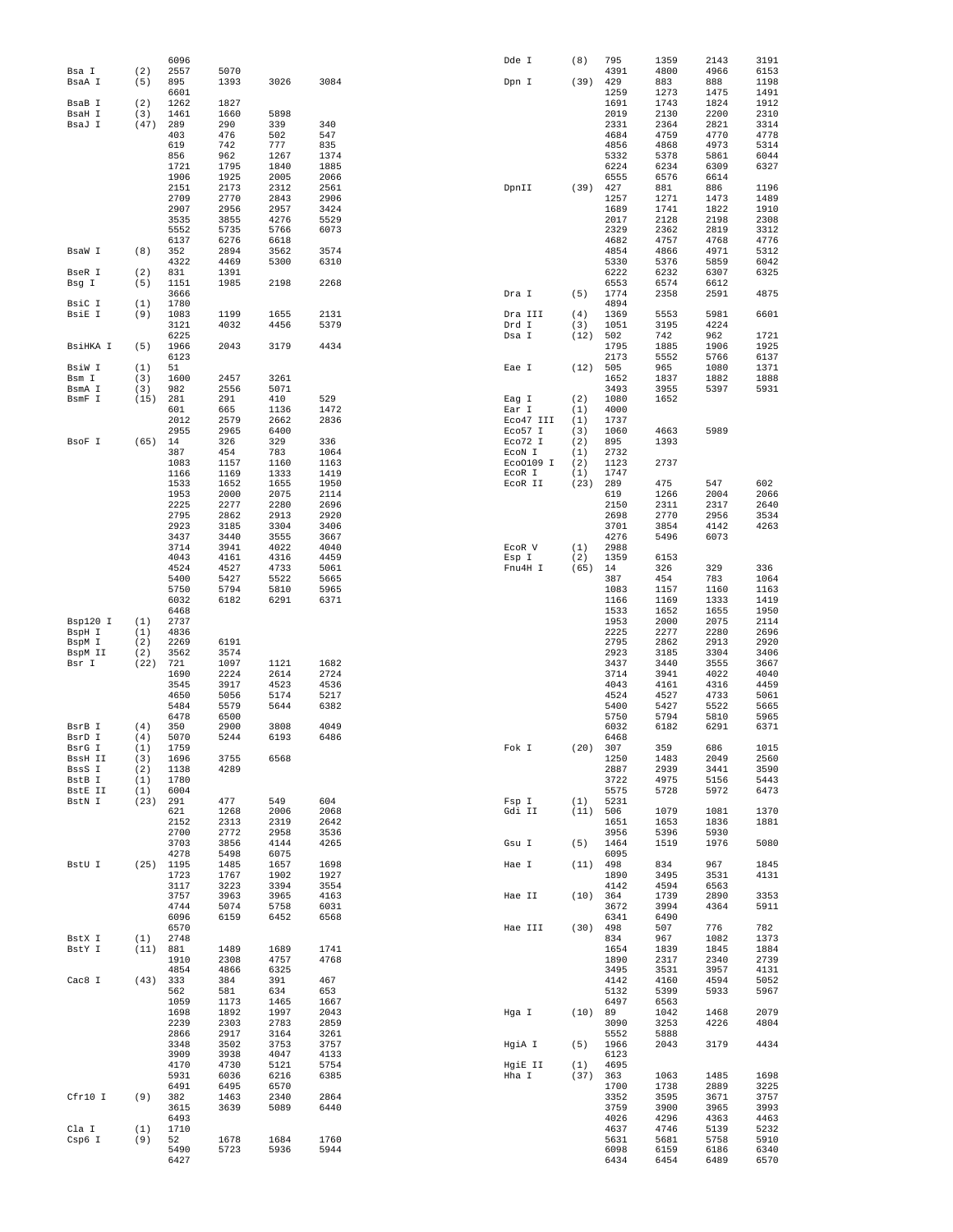|          |      | 6572 |      |      |      | Nae I     | (4)  | 384  | 1465 | 2866 | 6495 |
|----------|------|------|------|------|------|-----------|------|------|------|------|------|
| HinC II  | (5)  | 900  | 1705 | 1755 | 2135 | Nci I     | (19) | 340  | 341  | 404  | 405  |
|          |      | 2638 |      |      |      |           |      | 857  | 858  | 1457 | 1939 |
| Hind II  | (5)  | 900  | 1705 | 1755 | 2135 |           |      | 1988 | 2562 | 2711 | 2844 |
|          |      |      |      |      |      |           |      |      |      |      |      |
|          |      | 2638 |      |      |      |           |      | 2845 | 2908 | 2909 | 3748 |
| HinD III | (1)  | 1715 |      |      |      |           |      | 4496 | 5192 | 5539 |      |
| Hinf I   | (20) | 988  | 1320 | 1409 | 1446 | Nco I     | (4)  | 742  | 962  | 1795 | 2173 |
|          |      | 1782 | 1801 | 2100 | 2147 | NgoM I    | (4)  | 382  | 1463 | 2864 | 6493 |
|          |      | 2512 | 2724 | 3110 | 3218 | Nhe I     | (1)  | 1665 |      |      |      |
|          |      | 3479 | 3951 | 4016 | 4091 | Nla III   | (27) | 71   | 88   | 583  | 655  |
|          |      | 4487 | 5004 | 5875 | 6088 |           |      | 746  | 966  | 1498 | 1646 |
| HinI I   | (3)  | 1461 | 1660 | 5898 |      |           |      | 1799 | 2177 | 2503 | 3040 |
| HinP I   | (37) | 361  | 1061 | 1483 | 1696 |           |      | 3100 | 3263 | 3412 | 3476 |
|          |      | 1698 | 1736 | 2887 | 3223 |           |      | 3500 | 3730 | 3774 | 4120 |
|          |      | 3350 | 3593 |      | 3755 |           |      | 4840 |      | 5341 |      |
|          |      |      |      | 3669 |      |           |      |      | 5331 |      | 5419 |
|          |      | 3757 | 3898 | 3963 | 3991 |           |      | 5455 | 5698 | 6654 |      |
|          |      | 4024 | 4294 | 4361 | 4461 | Nla IV    | (20) | 346  | 553  | 625  | 1124 |
|          |      | 4635 | 4744 | 5137 | 5230 |           |      | 1240 | 1679 | 1691 | 2170 |
|          |      | 5629 | 5679 | 5756 | 5908 |           |      | 2339 | 2739 | 2904 | 3862 |
|          |      | 6096 | 6157 | 6184 | 6338 |           |      | 4148 | 4187 | 4959 | 5053 |
|          |      | 6432 | 6452 | 6487 | 6568 |           |      | 5094 | 5305 | 5950 | 6315 |
|          |      | 6570 |      |      |      | Not I     | (1)  | 1652 |      |      |      |
| Hpa I    | (1)  | 1705 |      |      |      | Nru I     | (2)  | 1195 | 1902 |      |      |
| Hpa II   | (38) | 340  | 353  | 358  | 383  | Nsi I     | (3)  | 585  | 657  | 3261 |      |
|          |      | 404  | 857  | 1456 | 1464 |           | (5)  | 84   | 579  | 651  | 3259 |
|          |      |      |      |      |      | Nsp7524 I |      |      |      |      |      |
|          |      | 1693 | 1939 | 1988 | 2341 |           |      | 4116 |      |      |      |
|          |      | 2561 | 2711 | 2844 | 2865 | NspB II   | (10) | 1171 | 1723 | 1927 | 1955 |
|          |      | 2890 | 2895 | 2908 | 3563 |           |      | 3661 | 3940 | 4458 | 4703 |
|          |      | 3575 | 3616 | 3626 | 3640 |           |      | 5667 | 6290 |      |      |
|          |      | 3748 | 3834 | 4323 | 4470 | NspH I    | (5)  | 88   | 583  | 655  | 3263 |
|          |      | 4496 | 4686 | 5090 | 5124 |           |      | 4120 |      |      |      |
|          |      | 5191 | 5301 | 5538 | 6311 | PaeR7 I   | (1)  | 6640 |      |      |      |
|          |      | 6441 | 6494 |      |      | Pal I     | (30) | 498  | 507  | 776  | 782  |
| Hph I    | (11) | 959  | 2357 | 3524 | 4853 |           |      | 834  | 967  | 1082 | 1373 |
|          |      | 5080 | 5494 | 5552 | 5868 |           |      | 1654 | 1839 | 1845 | 1884 |
|          |      | 6015 | 6101 | 6608 |      |           |      | 1890 | 2317 | 2340 | 2739 |
| Kpn I    | (1)  | 1681 |      |      |      |           |      | 3495 | 3531 | 3957 | 4131 |
|          | (18) | 17   | 28   | 318  | 513  |           |      | 4142 | 4160 | 4594 | 5052 |
| Mae I    |      |      |      |      |      |           |      |      |      |      |      |
|          |      | 836  | 1073 | 1605 | 1666 |           |      | 5132 | 5399 | 5933 | 5967 |
|          |      | 1739 | 1786 | 2462 | 2930 |           |      | 6497 | 6563 |      |      |
|          |      | 3289 | 3300 | 4611 | 4864 | Ple I     | (3)  | 1809 | 2108 | 4495 |      |
|          |      | 5199 | 6525 |      |      | Pme I     | (1)  | 1774 |      |      |      |
| Mae II   | (19) | 50   | 54   | 304  | 894  | Pml I     | (2)  | 895  | 1393 |      |      |
|          |      | 1392 | 1660 | 2245 | 2944 | PpuM I    | (1)  | 1123 |      |      |      |
|          |      | 3025 | 3083 | 3448 | 3465 | Psp1406 I | (1)  | 5235 |      |      |      |
|          |      | 3682 | 4819 | 5235 | 5924 | PspA I    | (5)  | 339  | 403  | 856  | 2843 |
|          |      | 6410 | 6600 | 6669 |      |           |      | 2907 |      |      |      |
| Mae III  | (24) | 46   | 248  | 1544 | 2346 | Pst I     | (3)  | 6    | 471  | 2783 |      |
|          |      | 2401 | 3079 | 3139 | 3742 | Pvu I     | (4)  | 1199 | 2131 | 5379 | 6225 |
|          |      | 4472 | 4535 | 4651 | 4934 | Pvu II    | (2)  | 1171 | 3940 |      |      |
|          |      | 5265 | 5323 | 5476 | 5541 | Rsa I     | (9)  | 53   | 1679 | 1685 | 1761 |
|          |      | 5672 | 5759 | 5803 | 5998 |           |      | 5491 | 5724 | 5937 | 5945 |
|          |      | 6004 | 6106 | 6436 | 6674 |           |      |      |      |      |      |
|          |      |      |      |      |      |           |      | 6428 |      |      |      |
| Mbo I    | (39) | 427  | 881  | 886  | 1196 | Rsr II    | (2)  | 355  | 2892 |      |      |
|          |      | 1257 | 1271 | 1473 | 1489 | Sac I     | (1)  | 3179 |      |      |      |
|          |      | 1689 | 1741 | 1822 | 1910 | Sac II    | (2)  | 1724 | 1928 |      |      |
|          |      | 2017 | 2128 | 2198 | 2308 | Sal I     | (2)  | 1753 | 2133 |      |      |
|          |      | 2329 | 2362 | 2819 | 3312 | Sap I     | (1)  | 4000 |      |      |      |
|          |      | 4682 | 4757 | 4768 | 4776 | Sau3A I   | (39) | 427  | 881  | 886  | 1196 |
|          |      | 4854 | 4866 | 4971 | 5312 |           |      | 1257 | 1271 | 1473 | 1489 |
|          |      | 5330 | 5376 | 5859 | 6042 |           |      | 1689 | 1741 | 1822 | 1910 |
|          |      | 6222 | 6232 | 6307 | 6325 |           |      | 2017 | 2128 | 2198 | 2308 |
|          |      | 6553 | 6574 | 6612 |      |           |      | 2329 | 2362 | 2819 | 3312 |
|          |      |      |      |      |      |           |      |      |      |      |      |
| Mbo II   | (15) | 231  | 996  | 1053 | 1081 |           |      | 4682 | 4757 | 4768 | 4776 |
|          |      | 1499 | 1877 | 2065 | 3383 |           |      | 4854 | 4866 | 4971 | 5312 |
|          |      | 3988 | 4777 | 4850 | 6200 |           |      | 5330 | 5376 | 5859 | 6042 |
|          |      | 6559 | 6562 | 6595 |      |           |      | 6222 | 6232 | 6307 | 6325 |
| Mlu I    | (1)  | 1765 |      |      |      |           |      | 6553 | 6574 | 6612 |      |
| Mme I    | (3)  | 4330 | 4514 | 6562 |      | Sau96 I   | (14) | 355  | 1123 | 2315 | 2338 |
| Mnl I    | (47) | 103  | 258  | 318  | 446  |           |      | 2737 | 2738 | 2892 | 5051 |
|          |      | 508  | 766  | 772  | 795  |           |      | 5130 | 5147 | 5369 | 5643 |
|          |      | 801  | 809  | 812  | 824  |           |      | 6284 | 6496 |      |      |
|          |      | 944  | 1005 | 1346 | 1347 | Sca I     | (1)  | 1685 |      |      |      |
|          |      | 1369 | 1486 | 1835 | 1952 | ScrF I    | (42) | 291  | 340  | 341  | 404  |
|          |      | 2117 | 2237 | 2671 | 2804 |           |      | 405  | 477  | 549  | 604  |
|          |      | 2932 | 3176 | 3362 | 3389 |           |      | 621  | 857  | 858  | 1268 |
|          |      | 3419 | 3683 | 3965 | 4014 |           |      | 1457 | 1939 | 1988 | 2006 |
|          |      |      | 4297 |      |      |           |      |      |      | 2313 |      |
|          |      | 4224 |      | 4548 | 4948 |           |      | 2068 | 2152 |      | 2319 |
|          |      | 5029 | 5175 | 5381 | 5520 |           |      | 2562 | 2642 | 2700 | 2711 |
|          |      | 5744 | 5841 | 5881 | 6289 |           |      | 2772 | 2844 | 2845 | 2908 |
|          |      | 6328 | 6573 | 6648 |      |           |      | 2909 | 2958 | 3536 | 3703 |
| Msc I    | (3)  | 967  | 1890 | 3495 |      |           |      | 3748 | 3856 | 4144 | 4265 |
| Mse I    | (31) | 22   | 57   | 122  | 138  |           |      | 4278 | 4496 | 5192 | 5498 |
|          |      | 212  | 906  | 1672 | 1704 |           |      | 5539 | 6075 |      |      |
|          |      | 1727 | 1731 | 1773 | 2357 | Sec I     | (47) | 289  | 290  | 339  | 340  |
|          |      | 2583 | 2590 | 3067 | 3074 |           |      | 403  | 476  | 502  | 547  |
|          |      | 3295 | 3508 | 3652 | 3887 |           |      | 619  | 742  | 777  | 835  |
|          |      | 3946 | 4822 | 4874 | 4879 |           |      | 856  | 962  | 1267 | 1374 |
|          |      | 4893 | 4946 | 5181 | 5220 |           |      | 1721 | 1795 | 1840 | 1885 |
|          |      | 5837 | 6353 | 6666 |      |           |      | 1906 | 1925 | 2005 | 2066 |
|          |      |      |      |      |      |           |      | 2151 |      | 2312 |      |
| Msl I    | (5)  | 1833 | 2746 | 5261 | 5420 |           |      |      | 2173 |      | 2561 |
|          |      | 6116 |      |      |      |           |      | 2709 | 2770 | 2843 | 2906 |
| Msp I    | (38) | 340  | 353  | 358  | 383  |           |      | 2907 | 2956 | 2957 | 3424 |
|          |      | 404  | 857  | 1456 | 1464 |           |      | 3535 | 3855 | 4276 | 5529 |
|          |      | 1693 | 1939 | 1988 | 2341 |           |      | 5552 | 5735 | 5766 | 6073 |
|          |      | 2561 | 2711 | 2844 | 2865 |           |      | 6137 | 6276 | 6618 |      |
|          |      | 2890 | 2895 | 2908 | 3563 | SfaN I    | (20) | 380  | 591  | 663  | 1036 |
|          |      | 3575 | 3616 | 3626 | 3640 |           |      | 1093 | 1225 | 1271 | 1571 |
|          |      | 3748 | 3834 | 4323 | 4470 |           |      | 1836 | 1908 | 2428 | 2866 |
|          |      | 4496 | 4686 | 5090 | 5124 |           |      | 3314 | 3369 | 3603 | 3701 |
|          |      | 5191 | 5301 | 5538 | 6311 |           |      | 4212 | 5264 | 5457 | 5749 |
|          |      | 6441 | 6494 |      |      | Sfc I     | (8)  | 2    | 467  | 1047 | 2779 |
| MspAl I  | (10) | 1171 | 1723 | 1927 | 1955 |           |      | 4381 | 4572 | 5250 | 6099 |
|          |      | 3661 | 3940 | 4458 | 4703 | Sfi I     | (1)  | 504  |      |      |      |
|          |      | 5667 | 6290 |      |      | Sma I     | (5)  | 341  | 405  | 858  | 2845 |